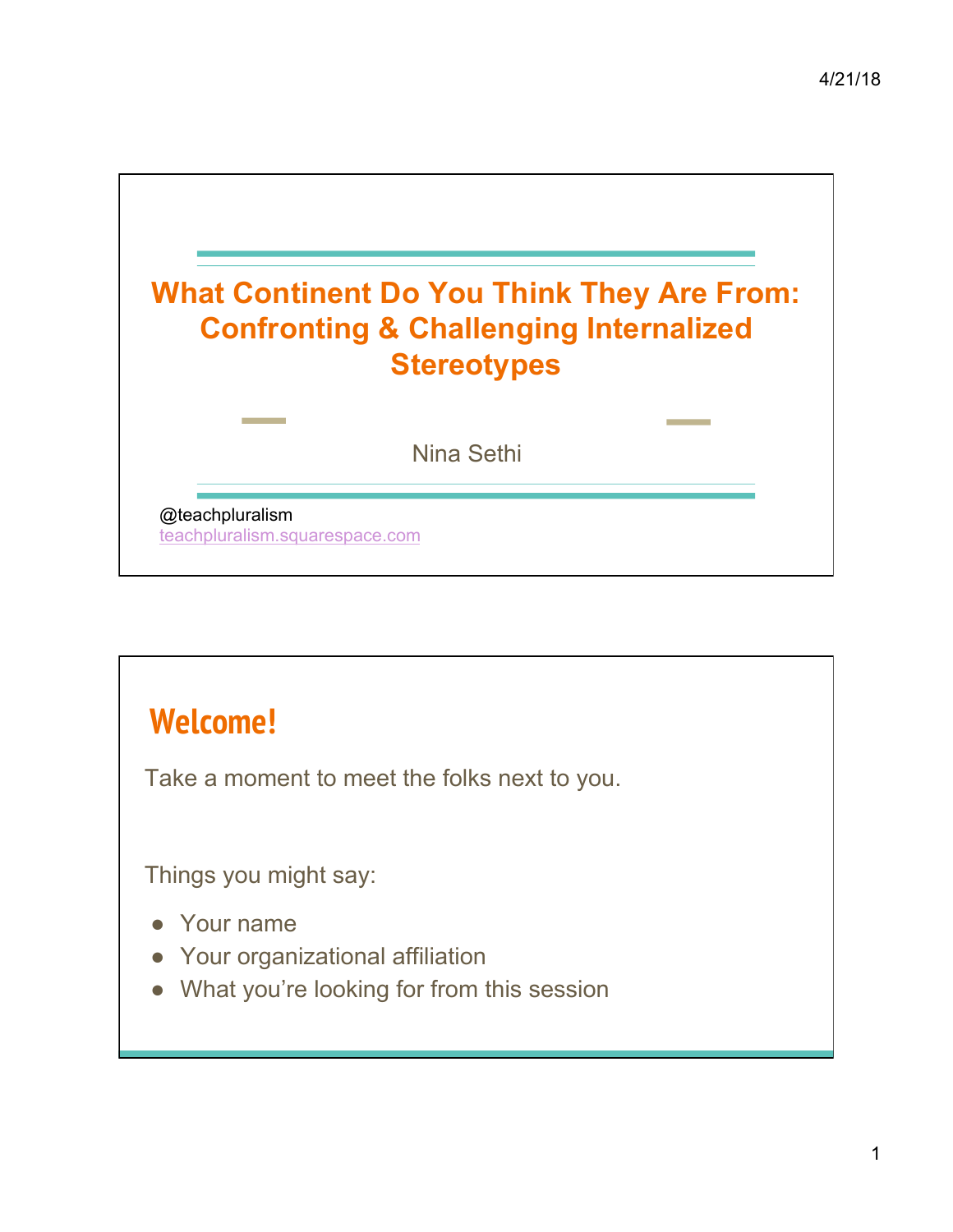## **Road Map**

- Introduction
- Activity: *What Continent Do You Think They Are From?*
- Other activities: Ideas for equity work
- Questions? Comments? Thoughts?
- Feedback form

## **Some background**

- My classroom and school- 3rd grade, D.C., Independent
- Who we are
- Responsive Classroom/active learning
- Who else is here?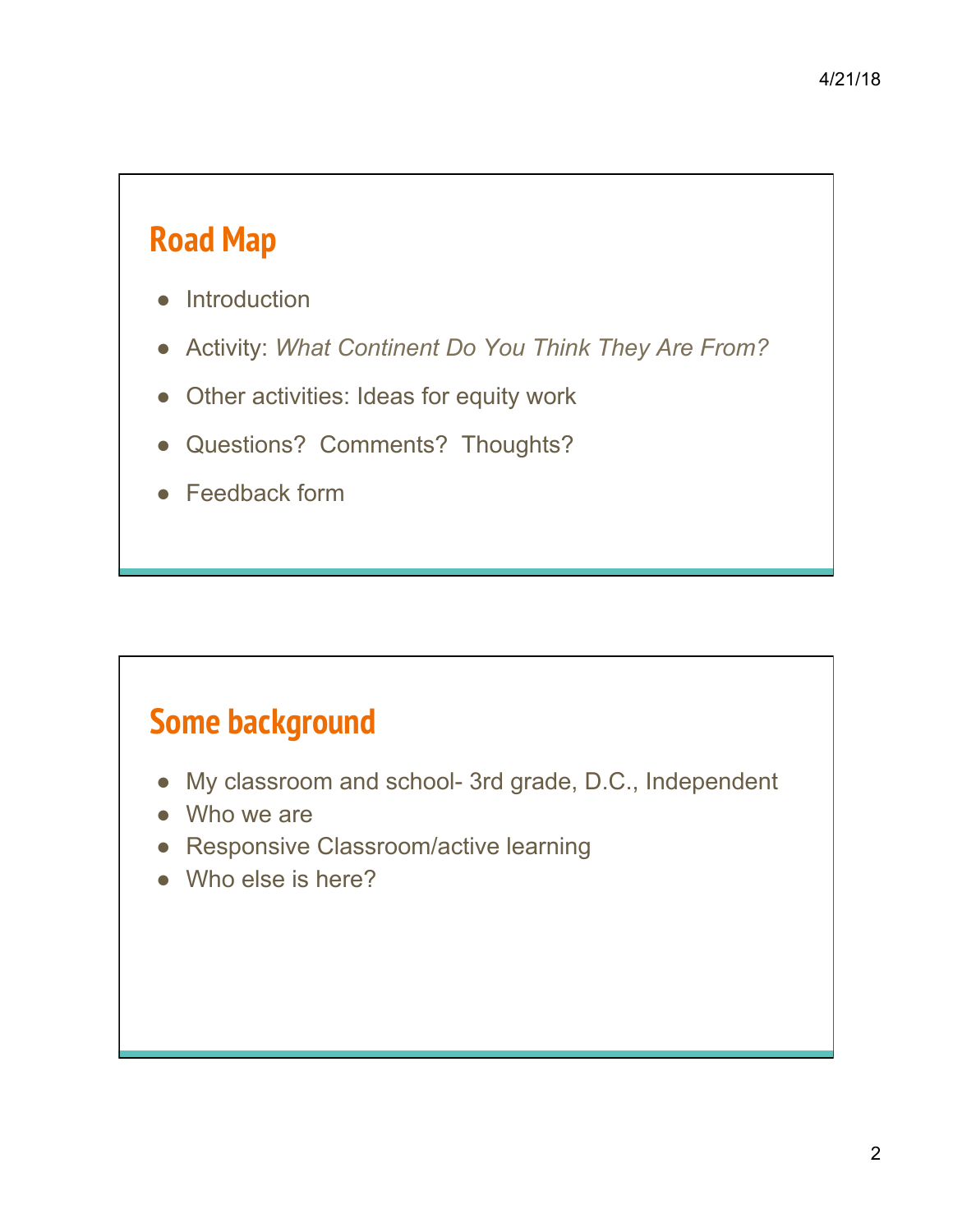# **Activity: What Continent Do You Think They Are From?**<br> **From? OU** will need: Crayons, handout

- Listen to the description of the person and draw them! Write down what continent you think they are from.
- You will have 1 minute to draw and write down the continent you think that person is from.
- Then, listen for the next description.
- \*If you need the written descriptions of what I am reading aloud, they are on the back of your drawing page. If you do not need them, don't look!



everyone gets to go to school. They won an important prize for their work fighting for all children to have an education.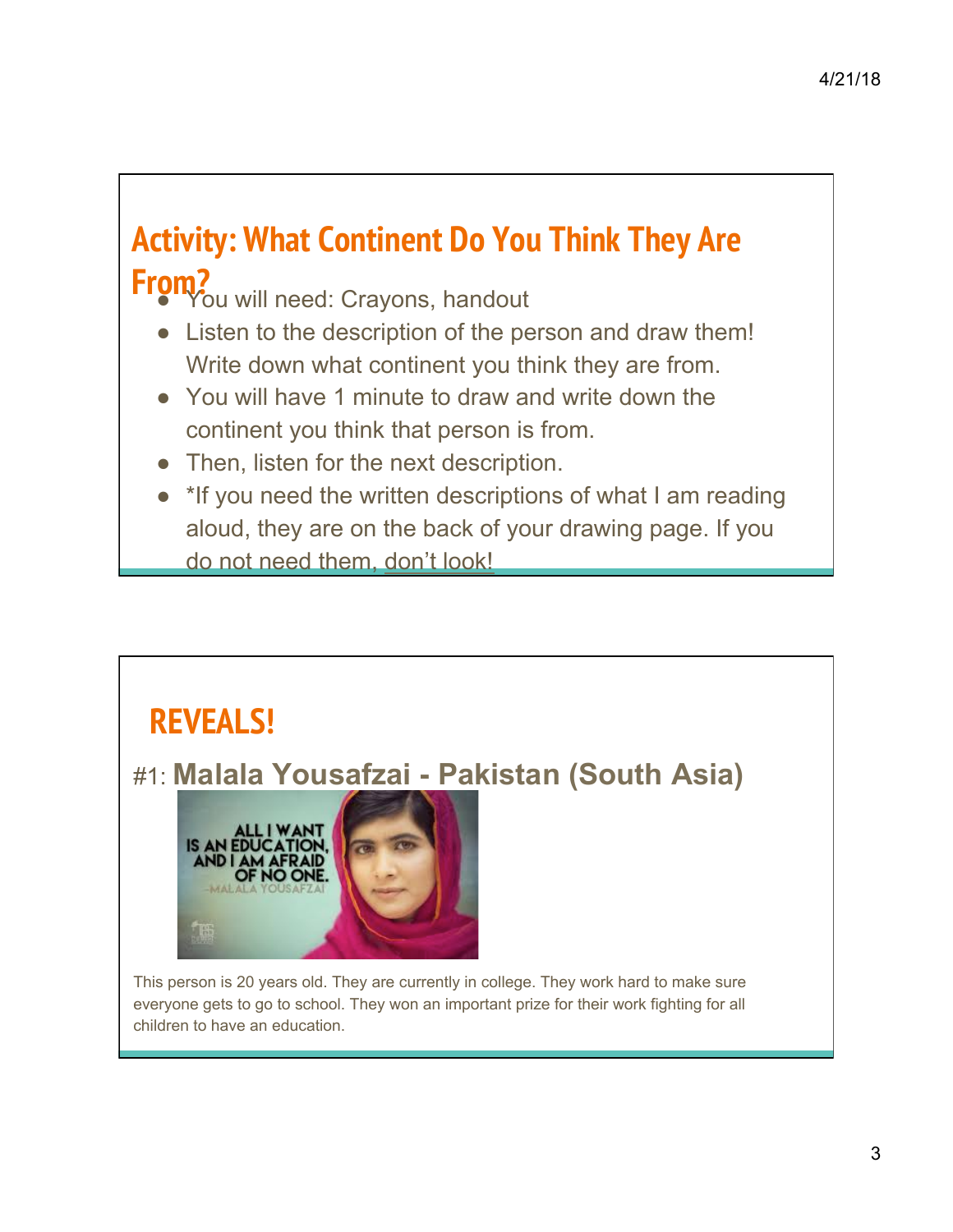#### **Reveals!**

#### #2: **Dr. Wangari Maathai - Kenya (East Africa)**



This person was educated at three different universities. They were a biologist and worked hard to protect the environment. This person won the Nobel Peace Prize for an environmental movement started in their country. They also were elected to be part of their country's government.

# **Reveals!**

#### #3: **Sadiq Khan - England (Western Europe)**



This person is a politician. They are the mayor of a big city. They practice Islam and identify as Muslim, so they fast for Ramadan and go to a mosque. They are also a lawyer.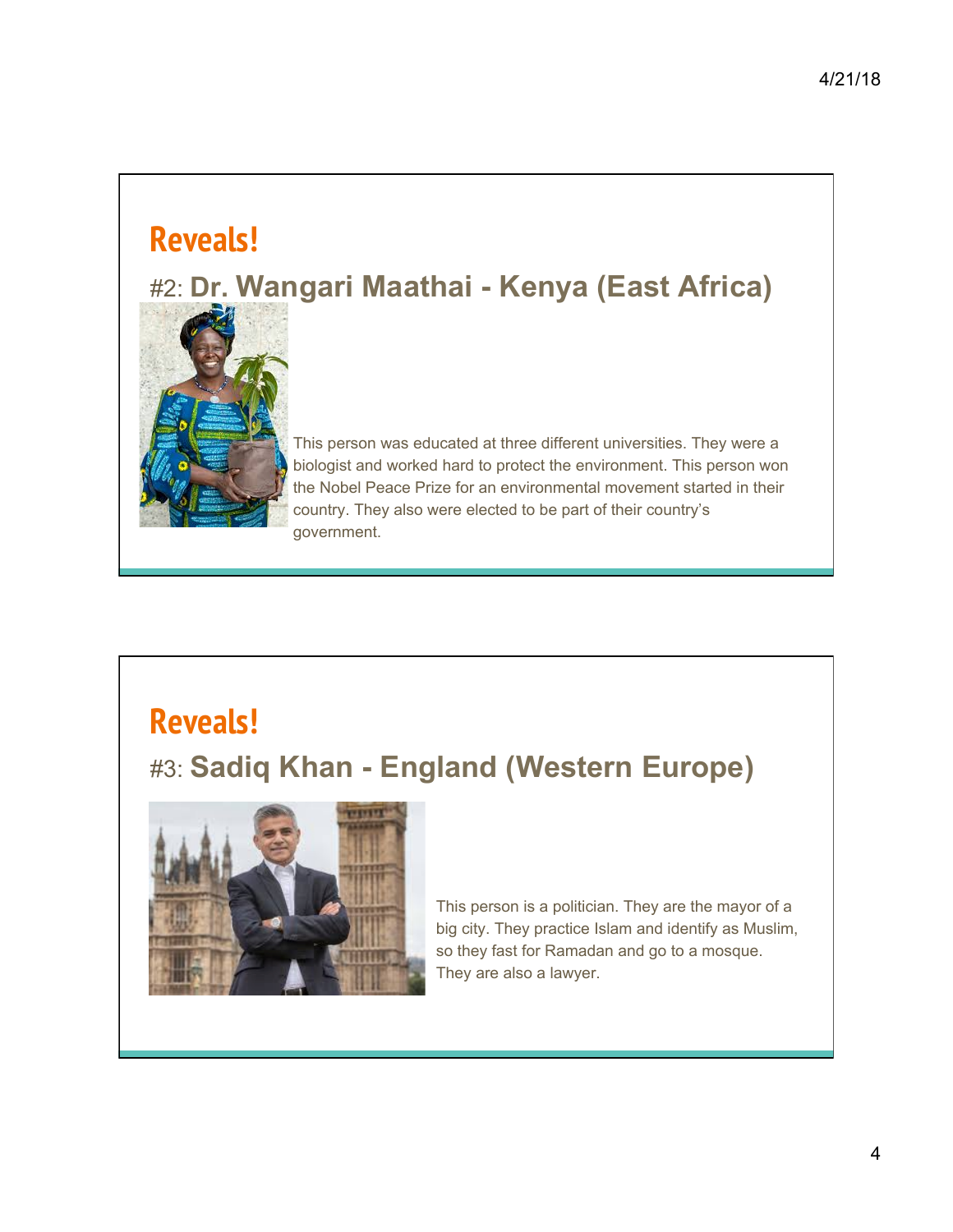#### **Reveals!**

#### **#4: Caty Freeman - Australia**



This person is a retired world class sprinter. They hold 7 gold medals from different world competitions. They started a foundation to support children.

#### **Reveals!**

#### **#5: Michelle Bachelet - Chile (South America)**



This person speaks 5 languages. They are a doctor, and worked for the government of their country before becoming the president. They also had an important role at the UN (United Nations).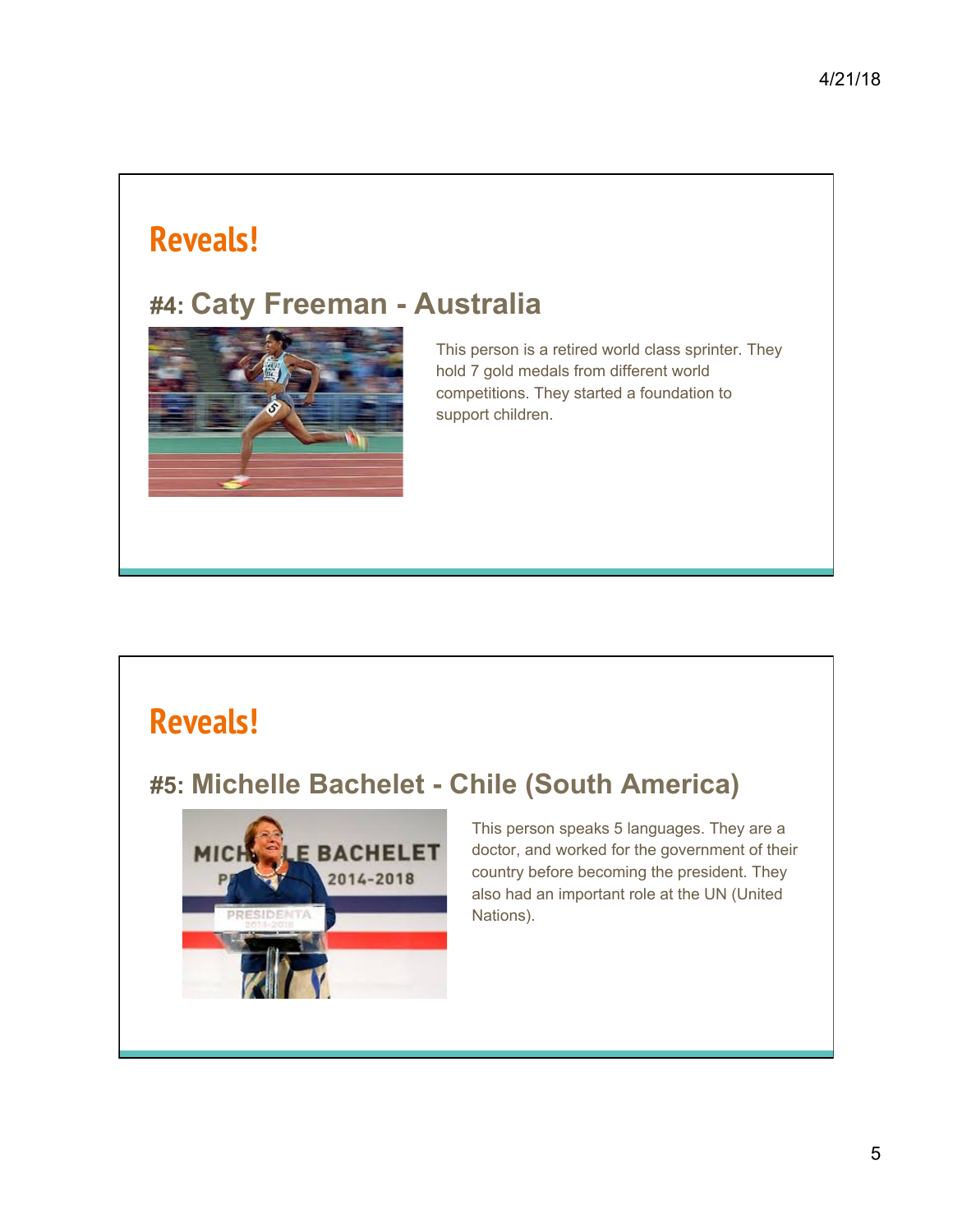## **Reflect**

- Star one of your images that is making you think.
- Why did you visualize that person that way?
- What continents came to mind for which descriptions?
- What are you wondering?
- Turn and Talk: "I'm surprised by..."

# **Summary of our students' reflections**

- Made internalized stereotypes (racism, sexism, biases) real and tangible for them.
- Challenged students to confront/accept bias in themselves..
- They started to ask: *Why do we have these biases? Where are we getting these impressions from?*
- **Why do we only learn about people from North** *America?*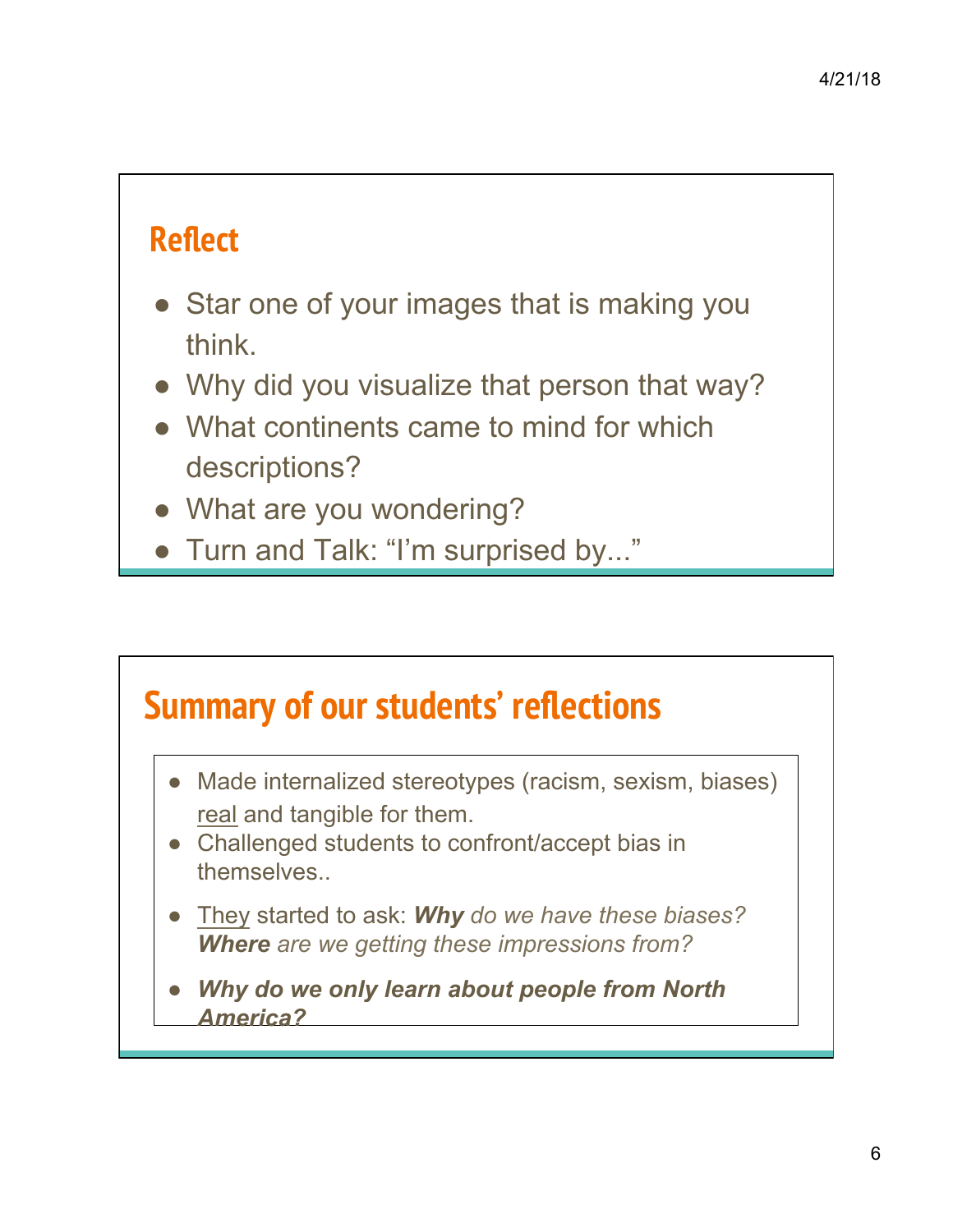#### **Where Do We Go From Here?**

- How does this activity relate to the inclusion (or lack thereof) of API voices, identities, histories, experiences, literature, and people of influence in school curricula?
- Reflect & SHARE: similar activities, action & advocacy, ideas, hopes...

## **Social Studies**

**Geography:** we are not the center of the world! (Also, WHO is the majority? Why do we only learn about white people/ North Americans?)

Biographies: learning about other's stories - "They're just like us!"

**Simulations:** Sinking Ship, Guess Your Value, Pom Pom, Distribution of Wealth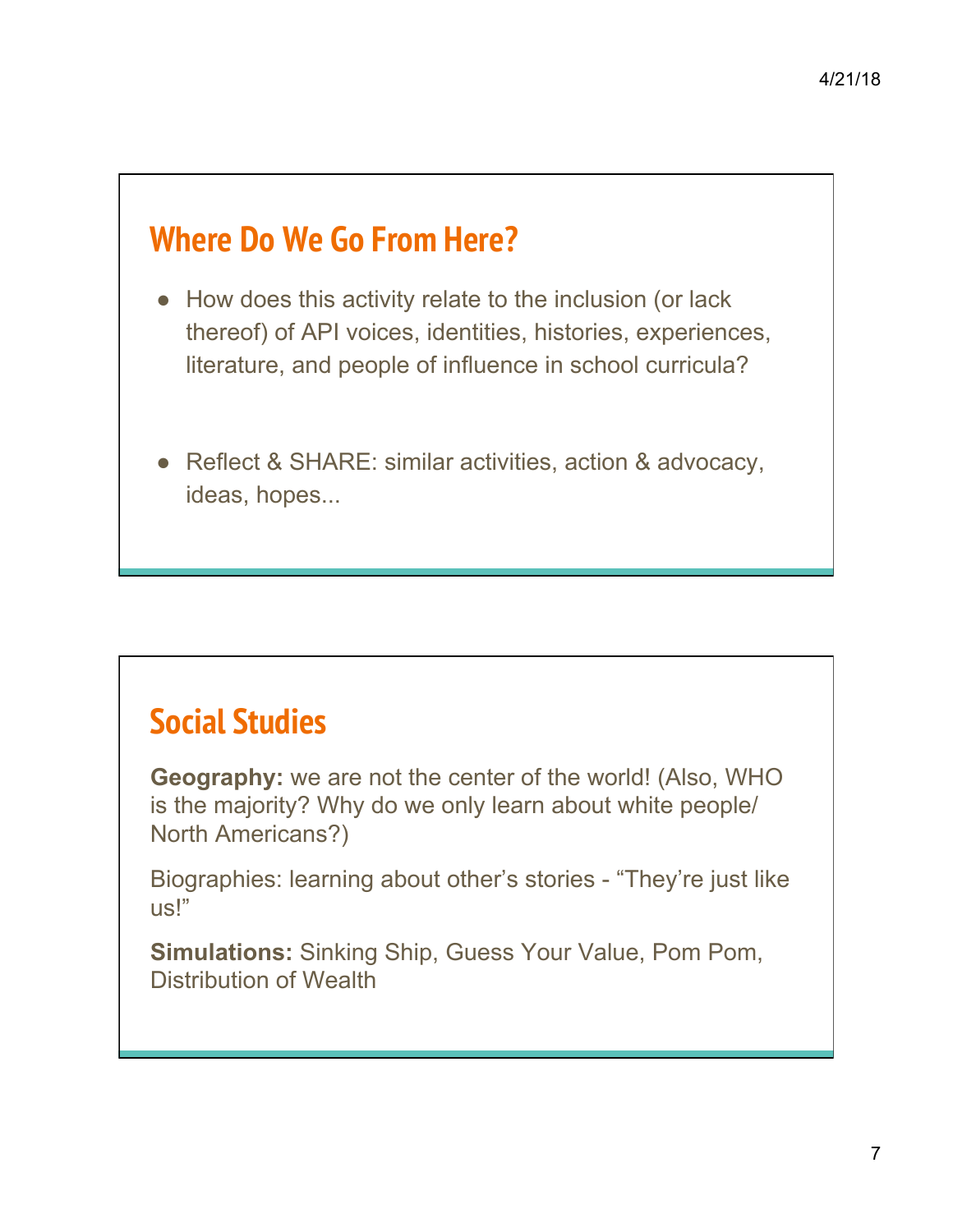## **Other activities: Investigations**

#### **Holidays**

Holiday investigations- Columbus Day, Halloween!

Critical non-fiction reading- (Girl Scouts/Barbie)

Children's rights on Human Rights Day

Parents about favorite activists (MLK Day investigation)

## **Other activities: Resources**

**Favorite resources of the year:**  *Newsela*.*com*

#### **Valuable reflective routines:**

Silent conversations Starting difficult conversations with a picture/quote with empty space for them to fill in: *"I think... I wonder..."* **Journaling** *"I used to think... but now I'm thinking.."*  Learning from photographs